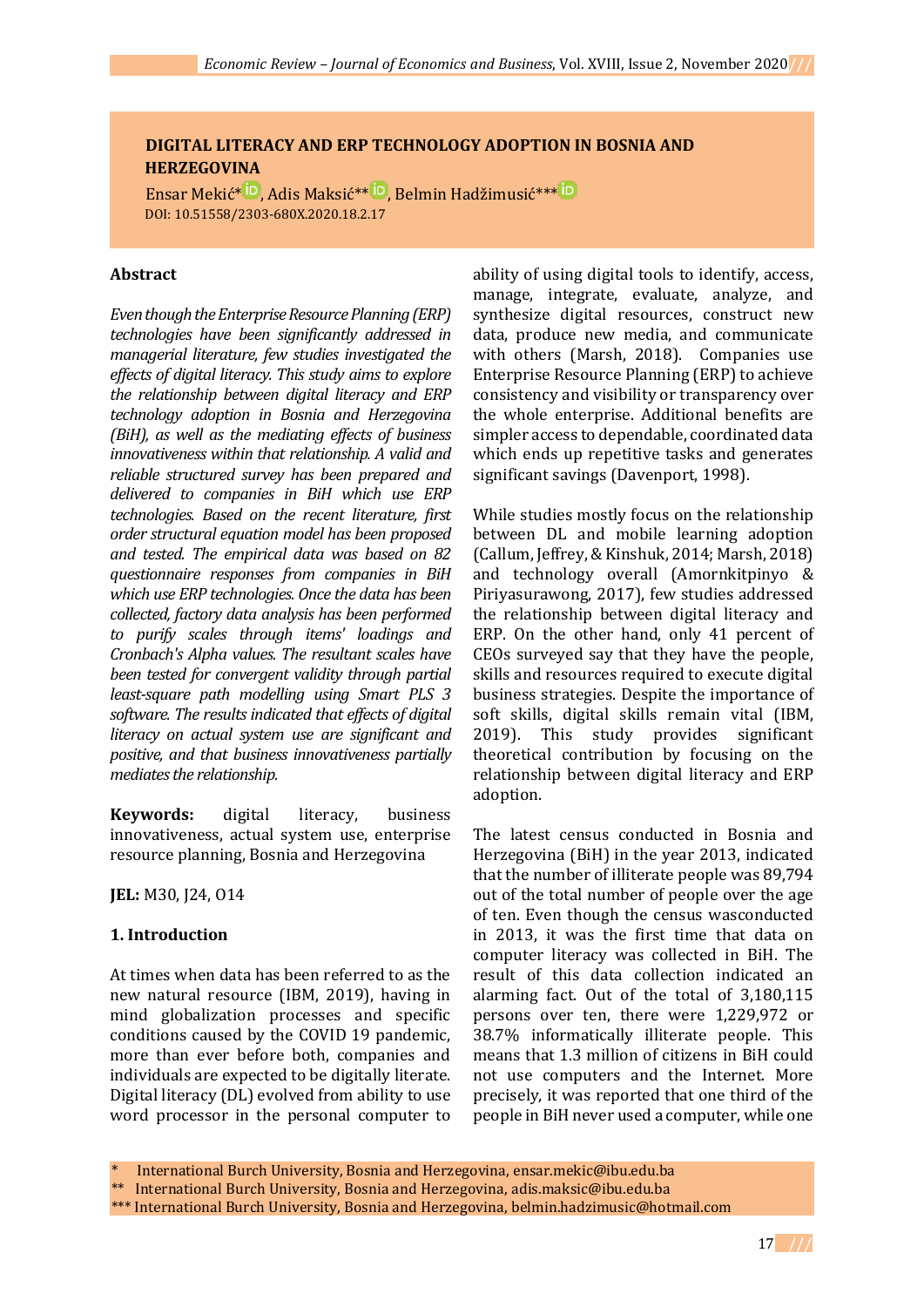fourth never used the Internet (Agency for Statistics of Bosnia and Herzegovina, 2016).

There are no studies on DL conducted in BiH, and there are very few original research studies on ERP predictors. So, even though many companies in BiH adopted and use ERP technologies on a regular basis, official data on their adoption does not exist.

According to Skopak (2016), ERP has become an established phenomenon in BiH, but the investments in ERP software are far from being fully utilized. Most of the companies have started to use ERP to integrate functional areas, but very few have moved to extended ERP. His study found that even though companies in BiH are familiar with ERP knowledge, they are not sufficiently well informed (Skopak, 2016).

Therefore, the primary objective of this study was to find out if ERP adoption problem identified by Skopak (2016) has something do to with DL level in BiH. More precisely, the study aimed to investigate the effects of DL on ERP technology adoption in BiH. In addition, the mediating role of business innovativeness (BI) in the above-mentioned relationship was investigated as well.

The information presented above kindled our interest in finding the answers to the following research questions:

- (1) Are there any direct effects of DL on BI and ERP adoption?
- (2) Are there any direct effects of BI on ERP adoption?
- (3) Does BI have a mediating role between DL and ERP adoption?

Answering the research questions has both practical and theoretical implications. While theoretically it provides empirical evidence that contributes to relatively scarce literature investigating effects of DL on ERP, practically it drives managers' attention to the importance of DL for implementing their business strategies.

Practical implication for the government on all levels would be to support DL related projects for both individuals and legal entities, because in this way they support digital business transformation process in the country.

To answer the above-mentioned research questions, a section of Bosnian companies which use ERP technologies was studied and modelled by deploying the structural equation modelling (SEM) technique.

The research was initiated by a piloting literature, developing a structured survey, proceeded with the results and concluded.

### **2. Literature review**

The accompanying literature review is a consequence of the assessment of profoundly ordered textbooks and journals. It gives fundamental data which recognizes variables, structures the study model and hypotheses, and distinguishes enough items to quantify the variables.

The exploration yielded three factors that are analyzed in the accompanying sections, specifically DL, behavioral intention (BI), and actual system use.

### *2.1. Enterprise Resource Planning (ERP)*

ERP gives the spine to a venture wide data system. At the center of this enterprise software is the main database which provides and sustains information into applications. In this way, business procedures and information are easily managed across the institution.

With an ERP system, information should be entered just once. The system gives consistency and visibility or transparency over the whole enterprise. An essential advantage of ERP is a simpler access to dependable, coordinated data. ERP represents the end of repetitive tasks and generates significant savings (Davenport, 1998).

It is important to mention that there are two main types of ERP, cloud ERP and traditional ERP. Hadidi, Al-Rashdan, Hadidi and Soubhi (2020) concluded that the cloud ERP is highly flexible, enabling organizations to add any module with ease and speed without having to reinstall it, contrary to traditional ERP whereby it takes time to install a module within the organizations.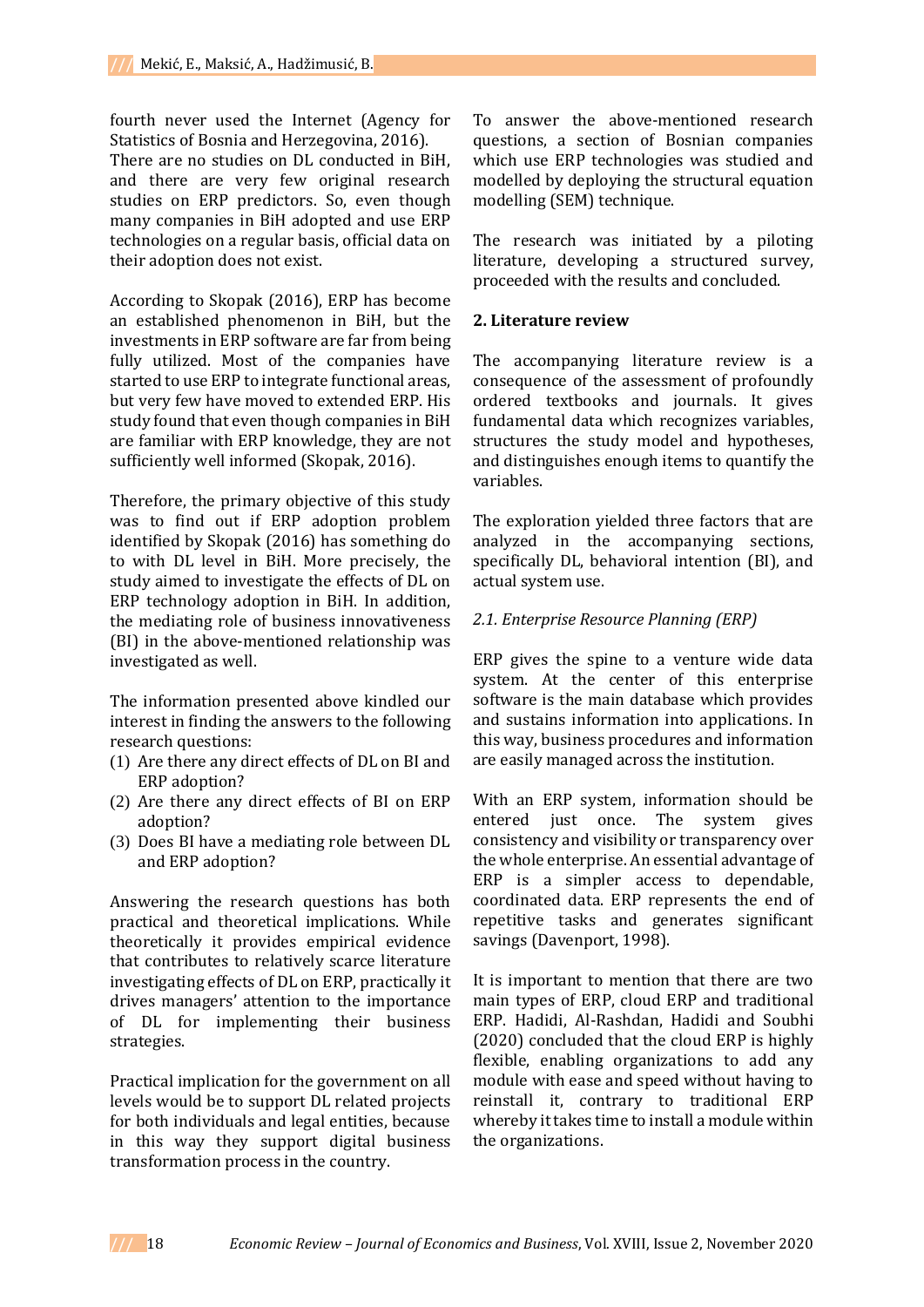Therefore, it is not surprising that organizations are increasingly switching to the cloud ERP system (Hadidi, Al-Rashdan, Hadidi, & Soubhi, 2020).

By observing financial performance indicators of companies that adopted ERP and those that did not, Ali, van Groenendaal, & Weigand (2020) provided empirical evidence that ERP implementation provides benefits for companies. More precisely, their results have shown that investing in ERP in Pakistan had a positive effect on the key financial performance indicators when comparing adopters and nonadopters (Ali, van Groenendaal, & Weigand, 2020).

AlMuhayfith and Shaiti (2020) focused on both factors of ERP usage and its financial consequences. They found that management support, user satisfaction, and training significantly impact ERP usage, while ERP systems enhance SME performance (AlMuhayfith & Shaiti , 2020). Costa, Aparicio, and Raposo (2020) tried to understand if ERP usage supports management learning. They reported that system quality, process quality, and training play a determinant role in individual performance (Costa, Aparicio, & Raposo, 2020).

Trying to show past, present, and future when it comes to ERP, Katuu (2020) covered the most recent developments, including discussions on cloud ERPs and postmodern ERPs. The author concluded that ERPs have evolved rapidly in response to both internal and external dynamics in the enterprises where they have been implemented. It is suggested to institutions with implemented ERP to consider updating their systems with the integration of artificial intelligence and robotic process automation (Katuu, 2020). To maximize benefits from ERP, organizations must properly implement the ERP system. In this way, organizations need to experience several learning, adaptation and investment processes (Ross & Vitale, 2000).

# *2.2. Digital Literacy (DL)*

The idea of advanced DL has changed over time along with the development of digital technologies. An individual used to be

perceived as digitally literate if he was able to use, for instance, a word processor in the personal computer. After some time, the idea starts to be viewed as someone's capacity to utilize a product or a gadget for various purposes. Jones-Kavalier and Fanningan (2006) stressed out that we cannot sufficiently comprehend these digital media if we continue viewing them as an issue of machines. Hence, the significance of innovation is not simply the innovation itself, but rather personal, social, and other types of benefits we make of it. These benefits are however impossible to be generated without DL.

DL is related to awareness, perspective and talent of people to use digital tools to identify, access, manage, integrate, evaluate, analyze and synthesize digital resources, construct new data, produce new media, and communicate with others (Marsh, 2018).

Over the previous few years, due to the significant growth of digital skills, many DL measures have been projected. Even though the primary measurement instruments of DL were limited to computers, nowadays they cover a much wider range of devices. Therefore, it is not surprising that Jones-Kavalier and Fanningan (2006) emphasized that proper usage of the Internet requires additional skills, other than basic utilization of a computer.

Considering the reviewed literature, a model of DL with six important dimensions appeared to be most comprehensive: technological skills, personal security skills, critical skills, devices security skills, informational skills, and communication skills (Rodriguez-de-Dios, Igartua, & Gonzalez-Vazquez, 2016).

Although several studies have outlined and conceptualized this kind of literacy, there is an absence of analysis on evolving measures of DL. It is important to mention that most of the instruments to measure DL consider the Internet, while ignoring the rest of the wide range of digital aspects. Therefore, considering these arguments, the instrument developed by Rodriguez-de-Dios, Igartua and Gonzalez-Vazquez (2016) appeared to be the most comprehensive and very supportive to achieve the research objectives of this study.

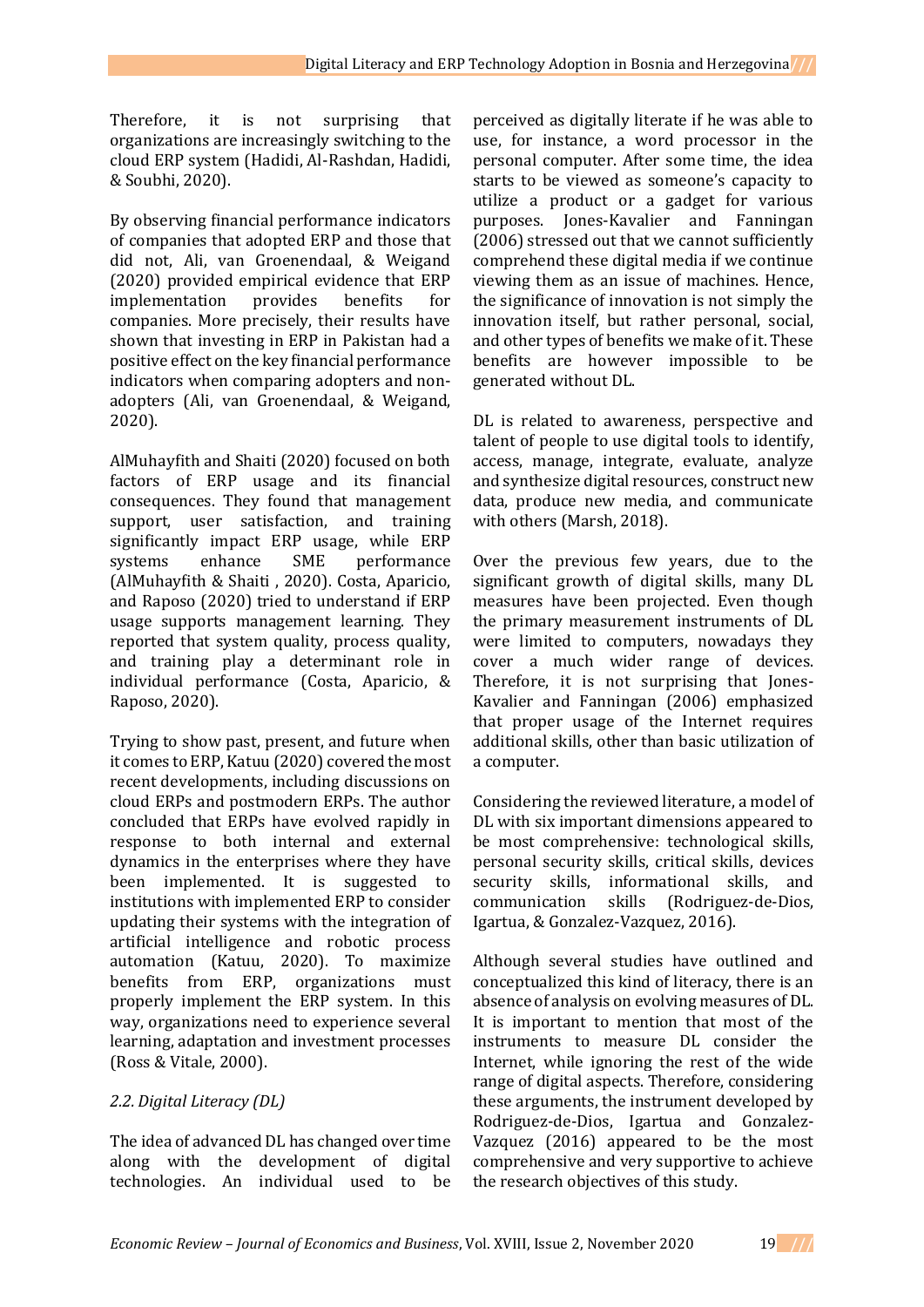### *2.3. Behavioral Intention (BI)*

According to Warshaw and Davis (1985), BI refers to defined patterns of performing or not performing some predefined future conduct. This variable helps understand if a respondent has something at the top of the priority list that he/she plans to do, use, give, and so on. The reason for embracing this lexicon-based significance is twofold:

(1) Intention has not been clearly articulated in social writing or maybe, it is normally left vague, apparently in the light of the fact that its importance is 'undeniable'. The hypothesis of Fishbein and Ajzen (1975) sees an individual's goal to be performed (or not to be performed) as the prompt determinant of the activity (Ajzen & Fishbein, 1980). Goal is characterized as self-prediction (Fishbein & Ajzen, 1975).

(2) Studies that inspired the understanding of BI as "plan", through statements such as "I plan to (do X)" (Ajzen & Fishbein, 1980).

### *2.4. Actual System Use*

The actual system use alludes to how regularly and how frequently the system is being used by the client (Davis, 1989). As actual system use may impact BI through consistence, it is extremely important that clients of the system are properly educated or trained about the usage of the system (Nakayima, 2011). In this study, the actual system use refers to how regularly a user uses an ERP technology in his/her work.

#### *2.5. Digital Literacy & Behavioral Intention*

A direct relationship was found between the BI of teachers to use mobile learning and their DL level (Callum, Jeffrey, & Kinshuk, 2014). Marsh (2018) provided empirical evidence on the impact of DL on BI to keep utilizing the advanced working environment.

Amornkitpinyo and Piriyasurawong (2017) found that information and communication technology knowledge has a positive impact onBI, during their research about how information communication and technology skills affect the technology acceptance process.

Based on the above-mentioned literature, hypothesis 1 of this study is formed:

### *H1: Digital Literacy has significant and positive direct effects on Behavioral Intention.*

## *2.6. Digital Literacy & Actual System Use*

The idea of advanced DL has changed over time along with the development of digital technologies. Nowadays it represents a much more complex variable with six important dimensions: Technological skills, Personal security skills, Critical skills, Devices security skills, Informational skills and Communication skills (Rodriguez-de-Dios, Igartua, & Gonzalez-Vazquez, 2016).

The actual system use alludes to how regularly and how frequently the system is used by the client (Davis, 1989). Considering the lack of literature, it is important to hypothesize and for the first time in BiH offer the empirical evidence on the relationship between DL and ERP adoption measured through actual system use. Based on the above-mentioned literature, hypothesis 2 of this study is formulated as follows:

*H2: Digital Literacy has significant and positive direct effects on Actual System Use.*

## *2.7. Behavioral Intention, Actual System Use & Digital Literacy*

Raymond (2019) investigated the behavioral intention of people to use money application in Indonesia called Bukareksa. The findings revealed that BI of people did affect actual use of this application. Considering the study of Raymond (2019) the following hypothesis is proposed for this study:

*H3: Behavioral Intention has significant and positive direct effects on Actual System Use.*

As already mentioned, direct relationship showed up between DL and BI to use mobile learning (Callum, Jeffrey, & Kinshuk, 2014). According to literature on triangular relationship among DL, BI and ASU, it is obvious that direct effects are well supported with empirical evidence.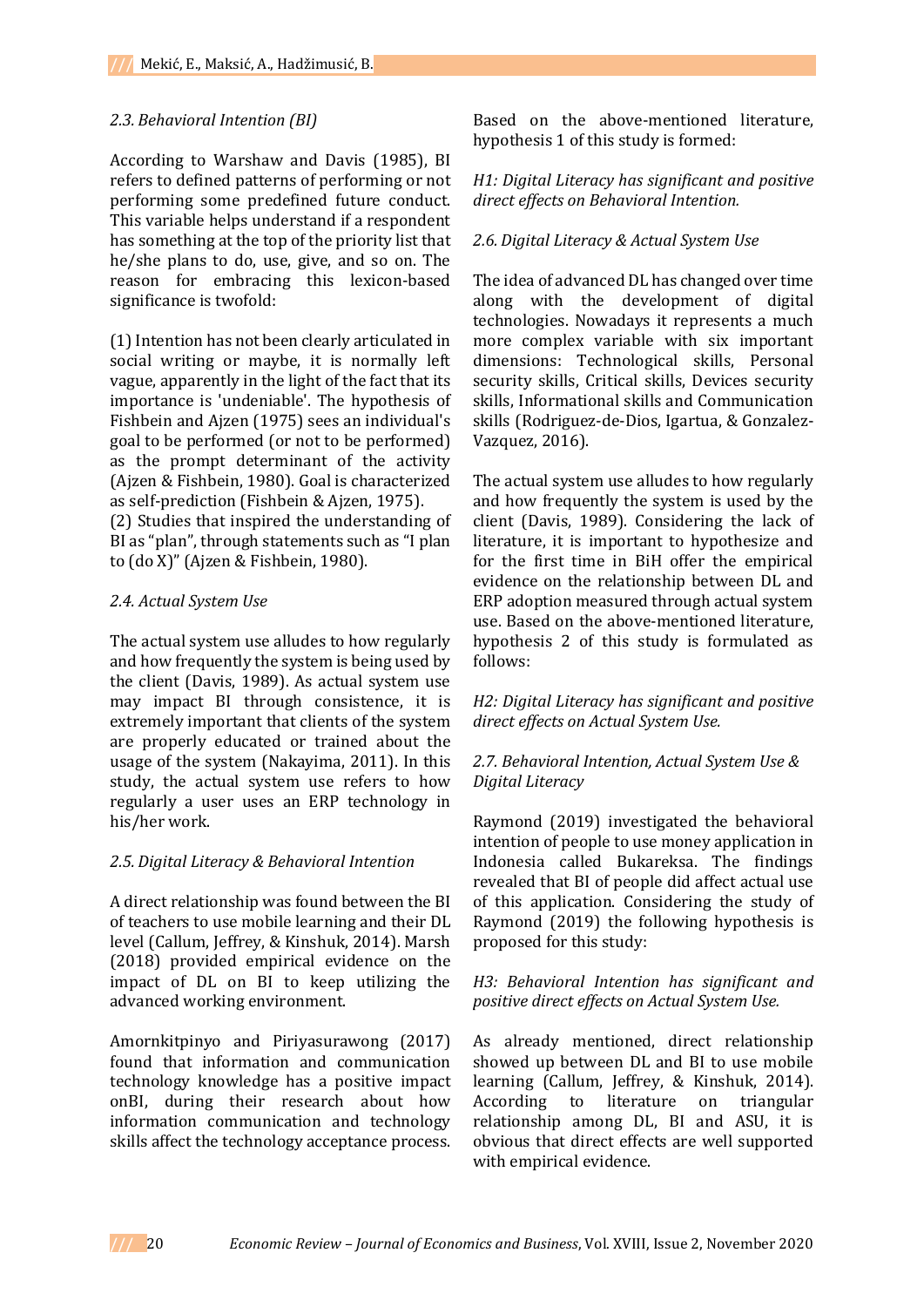Therefore, one may assume that BI plays a mediating role in the relationship between DL and ASU. Since this mediating relationship was not investigated before, with the aim to deliver theoretical contribution, the following hypothesis is proposed for the study:

#### *H4: BI mediates relationship between DL and ASU.*

The hypothetical model that involves the relationship between DL, BI and ASU is presented in Figure 1.



Figure 1 *Hypothetical Model* Source: Authors' research

### **3. Methodology**

#### *3.1. Data Collection*

The data used in this survey was collected by distributing a structured survey. The scales used for the preparation of this instrument were previously used by researchers and proven reliable and valid for measuring DL, BI, and ASU. For the measurement of DL, the work of Rodriguez-de-Dios, Igartua, & Gonzalez-Vazquez (2016) was used, while for the measurement of BI the work of Callum, Jeffrey, & Kinshuk (2014) was considered. Finally, the measurement of ASUwas created on the basis of the work of Raymond (2019).

The items in the questionnaire forDL, BI and ASU were measured with a five-point semantic differential scale. The distributed survey contained questions in five diverse classifications as follows:

- Questions 1-7: Demographics
- Questions 8-10: ASU
- **Questions 11-13: BI**
- **U** Ouestions 14-31: DL

The data was collected using online and paperbasedapproach. The respondents were contacted both via email and face to face.

#### *3.2. Sample*

The sample of this study were employees working in BiH companies which use ERP technology on a regular basis. As the official list of ERP users does not exist in BiH, the only realistic sampling methodology was convenient sampling.

Authors' personal contacts of employees working in companies with implemented ERP system were used in data collection process. Out of 150 invitations to participate in the study which were sent via email, 82 responses were collected indicating a response rate of 54%. Most of the responses were submitted in a digital form (through Google Forms) while the rest was submitted by the pen-and-paper method.

If we consider that the data was collected during theCOVID 19 pandemic, which caused many difficulties in the process, the response rate could be labeled as satisfactory.

#### *3.3. Data Analysis*

Once the data was collected, it was processed using Software Package for Social Sciences and Smart PLS 3 software (a SEM software).

The causal relationships of the hypothetical model shown in Figure 1 were tested by means of the partial least square (PLS) path modelling method.

Following instructions of Becker, Klein and Wetzels (2012), the following steps were performed to prepare SEM using Smart PLS3: (1) The latent variables were created and related measurement items were assigned to them; (2) The independent variables are related to one dependent variable. The output of these steps is given in Figure 2.

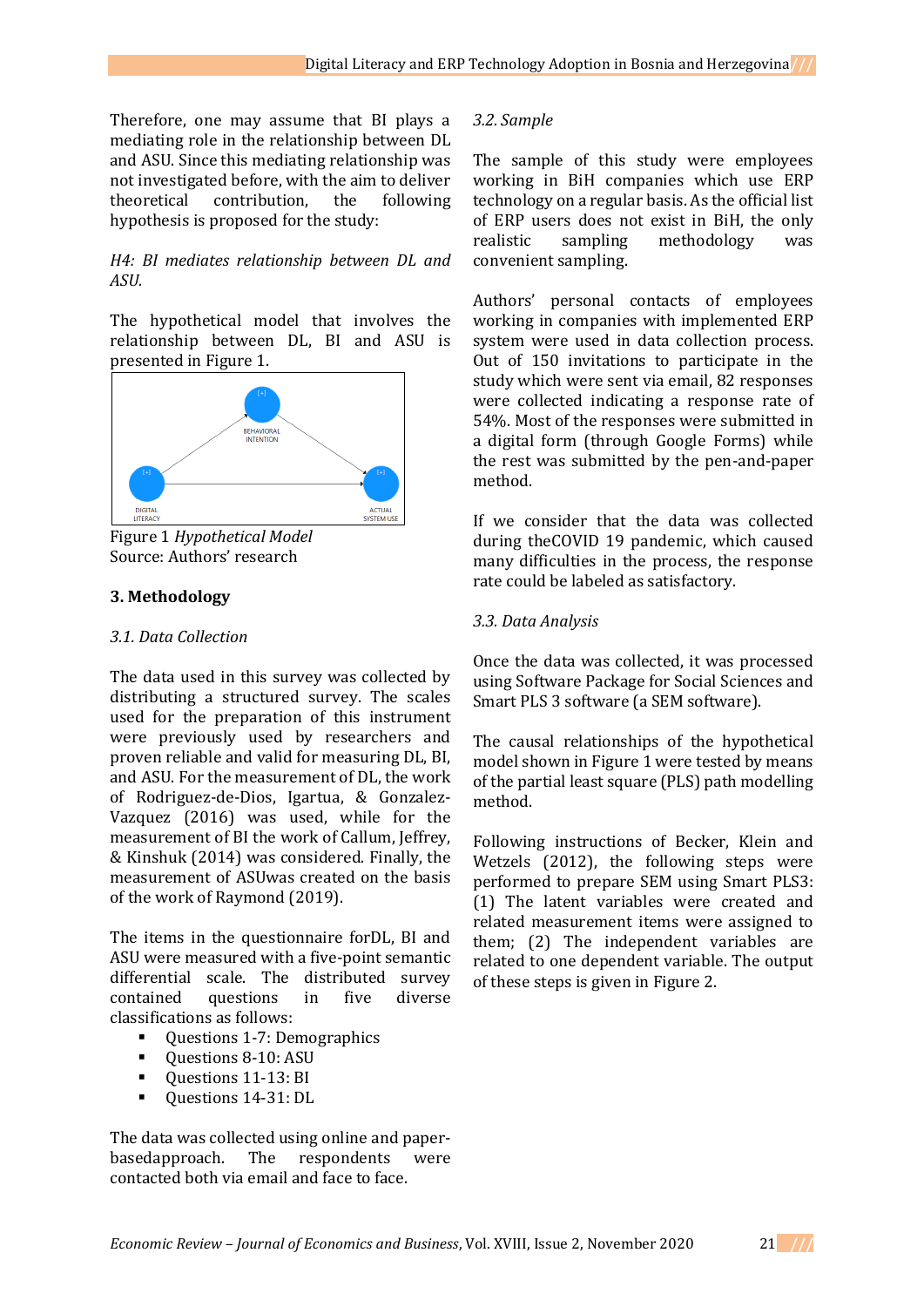

Figure 2. *Model in Smart PLS 3* Source: Authors' research

This study relied on Software Package for Social Sciences for descriptive analysis while Smart PLS 3, a SEM program was used for confirmatory factor analysis, model fit and effects analysis. PLS could be applied in many instances of small samples when other methods fail (Henseler, et al., 2014).

Regular PLS algorithm and Bootstrapping technique were conducted in Smart PLS 3 to conduct exploratory factor analysis (EFA), confirmatory factor analysis (CFA) and investigate direct effects of variables in the model.

To ensure stability of the results, following the recommendation of Hair, Sarstedt, Ringle, and Gudergan (2017), PLS Bootstrapping was completed using 10,000 bootstrap subsamples.

## **4. Validity, reliability and model fit**

To test the construct validity of the instrument, both Exploratory Factor Analysis (EFA) and Confirmatory Factor Analysis (CFA) were made using Smart PLS 3. The main findings of the two

mentioned analyses will be presented in the following paragraphs.

Factor loadings were observed for each item (see Table 4.1).

Items with factor loadings greater than .5 on the factor with which they were hypothesized to correspond were considered adequate indicators of that factor (Hair, Black, Babin, & Anderson, 2010).

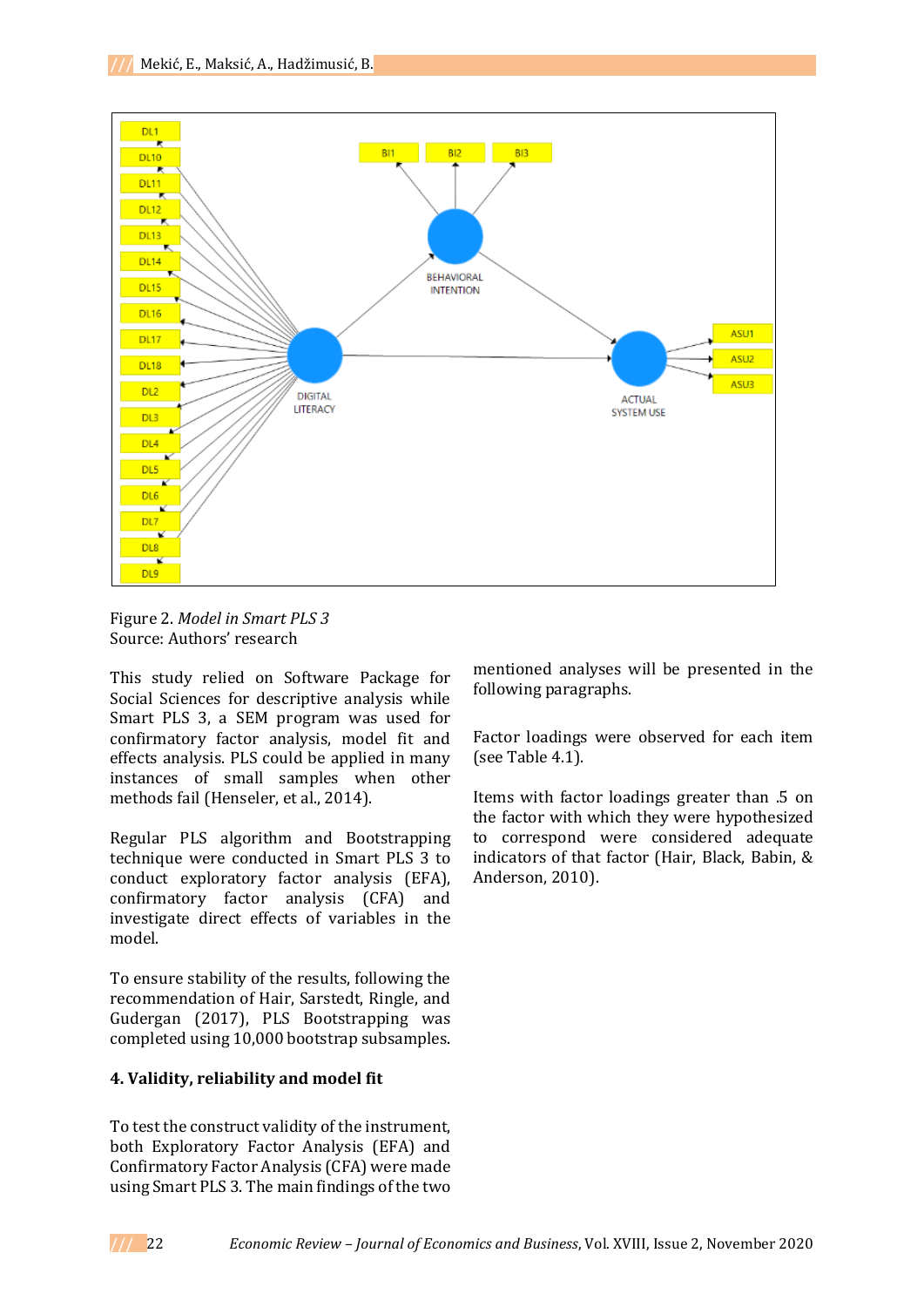| Code             | <b>Item</b>                                                                                                                                    | <b>ASU</b> | BI    | DL    |
|------------------|------------------------------------------------------------------------------------------------------------------------------------------------|------------|-------|-------|
| ASU1             | I frequently engage in ERP system when doing daily work-<br>related activities.                                                                | 0.864      |       |       |
| ASU <sub>2</sub> | I depend on ERP system in my job.                                                                                                              | 0.897      |       |       |
| ASU <sub>3</sub> | I cannot imagine doing my work without ERP system.                                                                                             | 0.915      |       |       |
| BI1              | I will always use ERP system.                                                                                                                  |            | 0.864 |       |
| B <sub>I2</sub>  | If I have the chance, I intend to use ERP system even via<br>smartphones, tablets and other devices.                                           |            | 0.891 |       |
| BI <sub>3</sub>  | I intend to use ERP system on a regular daily basis.                                                                                           |            | 0.896 |       |
| DL1              | I easily bookmark a website I like so I can view it later.                                                                                     |            |       | 0.867 |
| <b>DL10</b>      | I use software to detect and remove viruses.                                                                                                   |            |       | 0.754 |
| <b>DL11</b>      | I easily detect a virus in my digital device.                                                                                                  |            |       | 0.658 |
| <b>DL12</b>      | I block unwanted or junk mail/spam.                                                                                                            |            |       | 0.734 |
| <b>DL13</b>      | I always use the best keywords for online searching.                                                                                           |            |       | 0.793 |
| <b>DL14</b>      | I deal well with information online, regardless of various<br>website designs.                                                                 |            |       | 0.868 |
| <b>DL15</b>      | I easily determine if information online is useful for me.                                                                                     |            |       | 0.894 |
| <b>DL16</b>      | I am proficient in communicating using various methods<br>(such as making a call, video call, email, WhatsApp, Viber,<br>messaging, etc.).     |            |       | 0.896 |
| <b>DL17</b>      | I easily send any file to a contact using a smartphone.                                                                                        |            |       | 0.902 |
| <b>DL18</b>      | I use all features of communication applications (such as<br>emojis, stickers).                                                                |            |       | 0.616 |
| DL <sub>2</sub>  | I easily download/save a photo I found online.                                                                                                 |            |       | 0.841 |
| DL <sub>3</sub>  | I always connect to a Wi-Fi network no matter the device I<br>am using, or the location where I am.                                            |            |       | 0.672 |
| DL <sub>4</sub>  | I know how to deactivate the function showing my GPS<br>location (e.g., Facebook, applications).                                               |            |       | 0.794 |
| DL5              | I know when I can post pictures and videos of other people<br>online.                                                                          |            |       | 0.650 |
| DL <sub>6</sub>  | I easily change the sharing settings of social media to<br>choose what others can see about me (friends of friends,<br>friends only, only me). |            |       | 0.842 |
| DL7              | I always compare different sources to decide if the<br>information is true.                                                                    |            |       | 0.788 |
| DL <sub>8</sub>  | I know how to determine if the information I find online is<br>reliable.                                                                       |            |       | 0.684 |
| DL <sub>9</sub>  | I always compare different applications in order to choose<br>which one is most reliable and secure.                                           |            |       | 0.705 |

Table 4.1 *Loadings of items per factors in measurement instrument*

Source: Authors' research

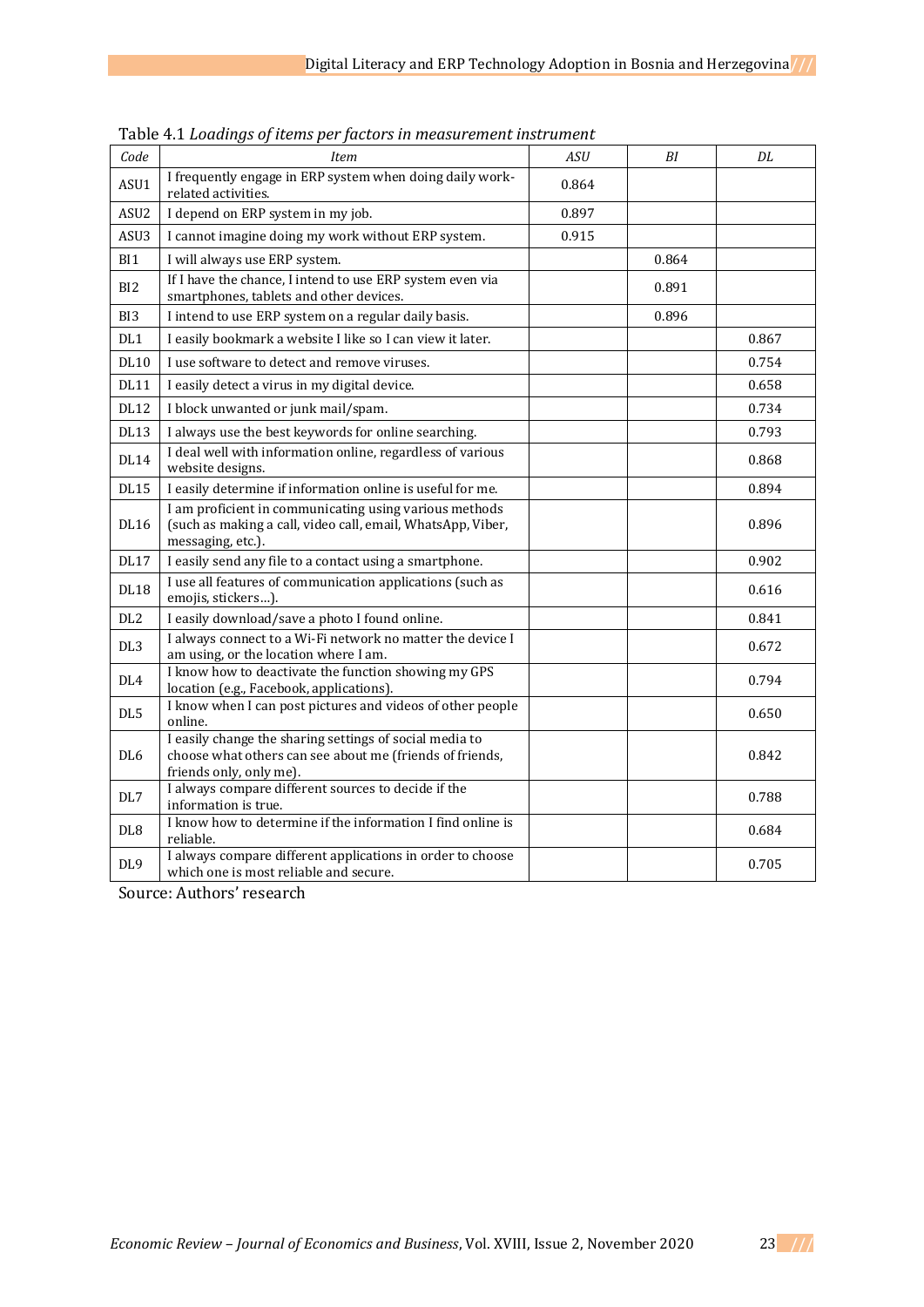Cronbach's (1951) coefficient alpha is widely used to determine the reliability of multi-item scales and assess the internal consistency of model constructs. The reliability of the factors in this study is presented in Table 4.2 below.

Table 4.2 *Construct Validation*

| Factor                                                                                                                                                                                                                                                       | $C's \propto$<br>>0.7 | CR<br>>0.7 | <b>AVE</b><br>>0.5 | <b>ASU</b> | ΒI    | DI.   |
|--------------------------------------------------------------------------------------------------------------------------------------------------------------------------------------------------------------------------------------------------------------|-----------------------|------------|--------------------|------------|-------|-------|
| ASU                                                                                                                                                                                                                                                          | 0.872                 | 0.921      | 0.796              | 0.892      |       |       |
| BI                                                                                                                                                                                                                                                           | 0.860                 | 0.914      | 0.781              | 0.752      | 0.884 |       |
| DL                                                                                                                                                                                                                                                           | 0.961                 | 0.965      | 0.610              | 0.685      | 0.716 | 0.781 |
| Note 1: The right-hand part of the table displays construct correlations<br>and square roots of AVE on the diagonal).<br>Note 2: For full name of 1 <sup>st</sup> order latent variables, please see Figure 2.<br>Note $3: C's \propto C$ = Cronbach's Alpha |                       |            |                    |            |       |       |
| $C_{\text{source}}$ $\lambda$ -th and measure                                                                                                                                                                                                                |                       |            |                    |            |       |       |

Source: Authors' research

PLS Bootstrapping is completed using 10,000 bootstrap subsamples indicating all AVE values between 0.610 and 0.781 which is above threshold of 0.5 defined by Fornell and Larcker (1981) and Hair, Black, Babin, and Anderson (2010).

Cronbach's coefficient alpha values of all first order latent variables conform to the rule of thumb defined by Cronbach and Richard (2004), and this is confirmed by composite reliability scores which are all higher than the recommended cut-off of 0.7 (Fornell & Larcker, 1981; Hair, Black, Babin, & Anderson, 2010).

According to Schmiedel, Brocke, and Recker (2014), discriminant validity is ensured once the AVE value for each construct exceeds the squared correlation between that and any other construct in the factor correlation matrix. Table 4.2 indicates a full compliance to this rule.

Considering factor loadings of all items higher than 0.4, composite reliability scores higher than 0.7, and AVE values higher than 0.5, it could be concluded that all conditions of convergent validity are met in this study.

Goodness of fit (GoF) represents the measure that accounts for the model quality at both the measurement and the structural models (Sanchez, 2013).

To calculate GoF for this study, the formula proposed by Wetzels, Odekerken-Schröder, and Oppen (2009) was applied. GoF values

have following meaning: GoF small = 0.1, GoF medium =  $0.25$ , and GoF large =  $0.36$  (Wetzels, Odekerken-Schröder, & Oppen, 2009).

After application of their formula, the GoF value for the model investigated in this study was 0.65, which is characterized as a large GoF.

# **5. Results and disscusion**

### *5.1. Descriptive statistics*

The questionnaire provided 82 valid responses in total. There were 39 male and 43 female respondents, which shows that both genders are equally active ERP users.

Most of the respondents were graduates with bachelor's degree (41.5%) and master's degree (35.4%). Only five respondents are aged 51 years and more, but most of them are adults aged between 31-40 years (40.2%) and young adults aged between 20-30 years (35.4%).

Most respondents use ERP technologies monthly 11 times and more, precisely 64 users, while only two responded that they never use ERP. More than half of the respondents (57.3%) used five or more modules at the company currently, followed by three modules used by 13 respondents.

Most of the respondents answered that their company is using local server-based ERP, 61 precisely, while cloud server based ERP is used by 21 or (25.6%).

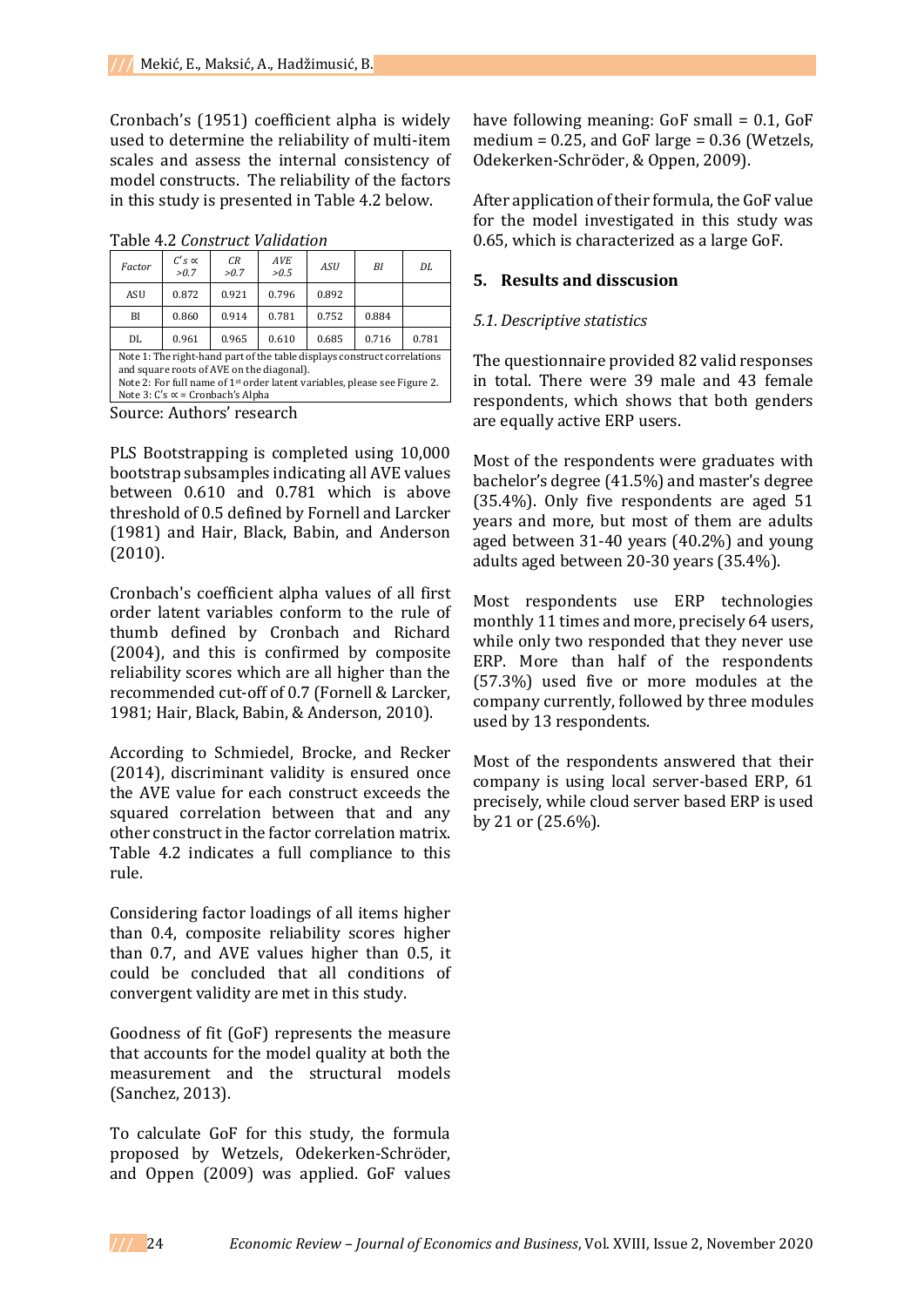| Variable                                                                | Demographics           | Number         | Valid Percent |
|-------------------------------------------------------------------------|------------------------|----------------|---------------|
|                                                                         | Male                   | 39             | 47.6%         |
| Gender                                                                  | Female                 | 43             | 52.4%         |
|                                                                         | Total                  | 82             | 100.0%        |
|                                                                         | <b>High School</b>     | 18             | 22.0%         |
|                                                                         | <b>Bachelor Degree</b> | 34             | 41.5%         |
| Education                                                               | Master Degree          | 29             | 35.4%         |
|                                                                         | PhD Degree             | $\mathbf{1}$   | 1.2%          |
|                                                                         | Total                  | 82             | 100.0%        |
|                                                                         | $20-30$ years          | 29             | 35.4%         |
|                                                                         | 31-40 years            | 33             | 40.2%         |
| Age                                                                     | 41-50 years            | 15             | 18.3%         |
|                                                                         | 51 years and more      | 5              | 6.1%          |
|                                                                         | Total                  | 82             | 100.0%        |
|                                                                         | Never                  | $\overline{2}$ | 2.4%          |
|                                                                         | 1-5 times/month        | 11             | 13.4%         |
| ERP Usage Frequency (Times/month)                                       | 6-10 times/month       | 5              | 6.1%          |
|                                                                         | 11 times and more      | 64             | 78.0%         |
|                                                                         | Total                  | 82             | 100.0%        |
|                                                                         | $\mathbf{1}$           | 8              | 9.8%          |
|                                                                         | $\overline{2}$         | 6              | 7.3%          |
| ERP Modules Used (number of modules used                                | 3                      | 13             | 15.9%         |
| in a respondent's company)                                              | $\overline{4}$         | 8              | 9.8%          |
|                                                                         | $5+$                   | 47             | 57.3%         |
|                                                                         | Total                  | 82             | 100.0%        |
|                                                                         | Local server based EPR | 61             | 74.4%         |
|                                                                         | Cloud server-based ERP | 21             | 25.6%         |
| ERP Type Installed (type of ERP installed in<br>a respondent's company) | Total                  | 82             | 100.0%        |

Table 5.1 *Sample Characteristics*

Source: Authors' research

# *5.2. Empirical findings*

Figure 3 presents acceptable loading of items on all the variables. Accordingly, there was no need for the removal of any item(s).

The r<sup>2</sup> values for BI and ASU were above 0.5 which is a good indicator of variability explained.

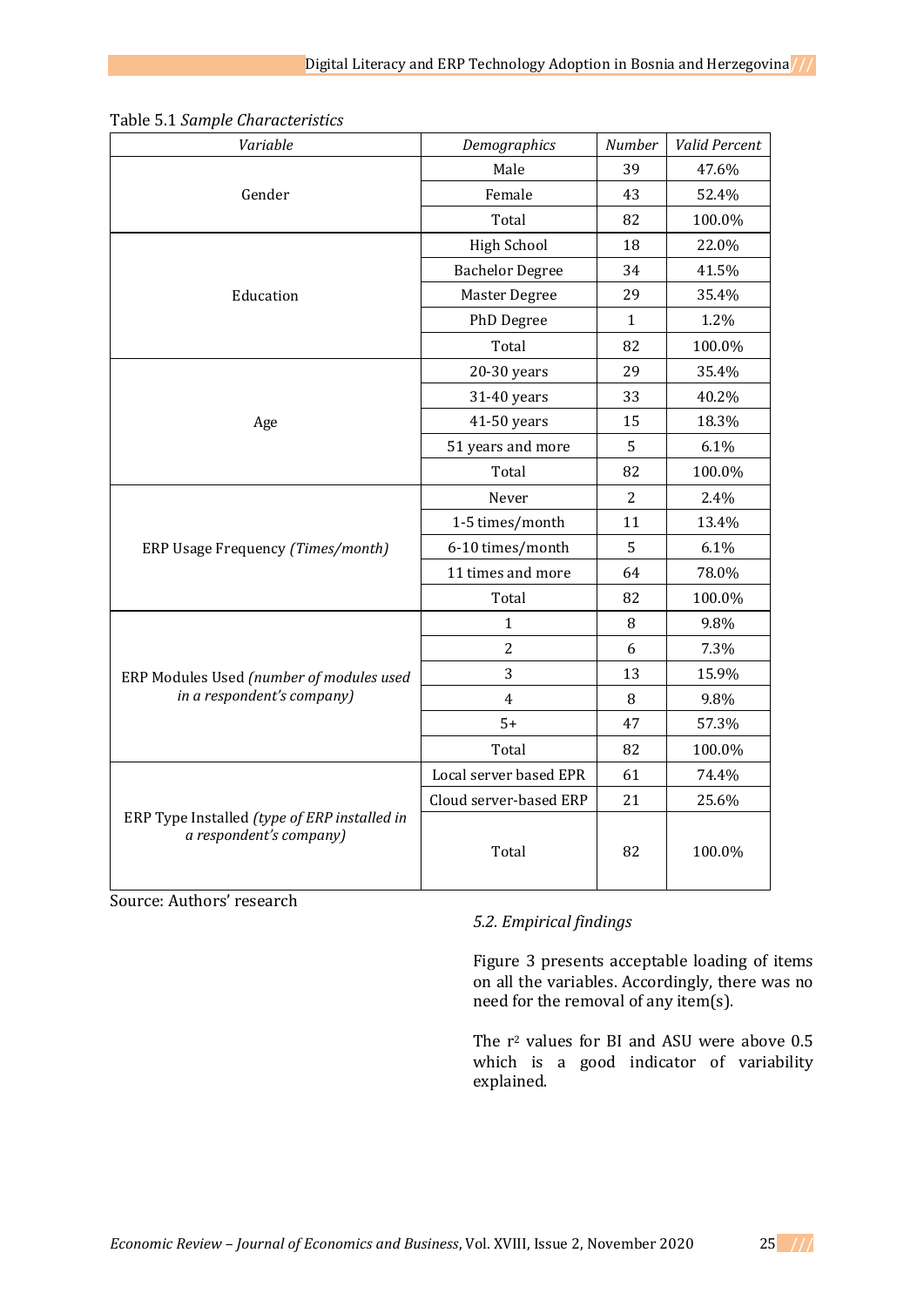

Figure 3. *Loadings of Items per Factors, r<sup>2</sup> values* Source: Authors' research

All the empirical findings are summarized in Table 5.2.

| Table 5.2 Testing Hypotheses |
|------------------------------|
|                              |

| Hypothesis                                       | Path in the Model    | Direct Effects              | <i>Indirect Effects</i>     | Hypothesis Status |  |
|--------------------------------------------------|----------------------|-----------------------------|-----------------------------|-------------------|--|
| H1                                               | DL > BI              | $p = 0.000*$<br>$t = 8.123$ |                             | Supported         |  |
| H <sub>2</sub>                                   | DL > ASU             | $p = 0.013*$<br>$t = 2.490$ |                             | Supported         |  |
| H <sub>3</sub>                                   | $BI \rightarrow ASU$ | $p = 0.000*$<br>$t = 5.477$ |                             | Supported         |  |
| H4                                               | $DL > BI$ -> ASU     |                             | $p = 0.000*$<br>$t = 4.119$ | Supported         |  |
| Note 1: * Significant at 95% confidence interval |                      |                             |                             |                   |  |

Source: Authors' research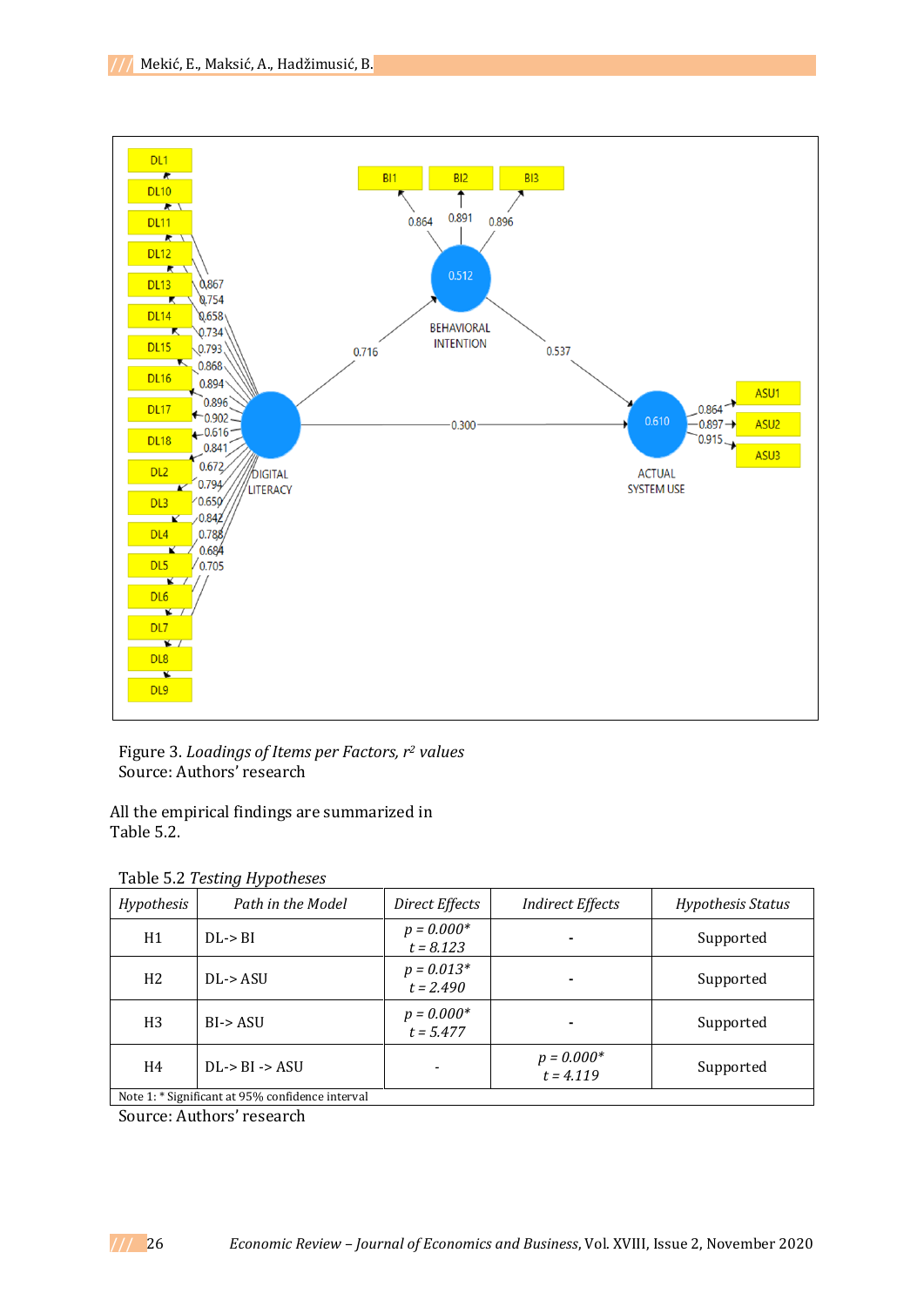Hypothesis 1 was supported with p value of 0.000, as well as the t value of 8.123. The direct effects are regarded as significant at 95% confidence interval. This means that the more digitally literate, the higher probability that the respondents are likely to use ERP system.

The confirmation of hypothesis 1 is in line with previous literature. Callum, Jeffrey and Kinshuk (2014) also found a direct relationship between BI and DL level of their respondents. Marsh (2018) provided empirical evidence on the impact of DL on BI to keep utilizing the advanced working environment.

Amornkitpinyo and Piriyasurawong (2017) found that information and communication technology knowledge has a positive impact on BI.

Hypothesis 2 was supported with p value of 0.013, as well as the t value of 2.490. The direct effects are regarded as significant at 95% confidence interval.

s means that the more digitally literate, the higher probability that respondents will use ERP system in BiH. The results regarding hypothesis 2 are supportive towards the findings revealed by Callum, Jeffrey, & Kinshuk (2014), Marsh (2018) and Amornkitpinyo & Piriyasurawong (2017).

The findings from hypotheses 1 and 2 are complementary to the study of Skopak (2016) who identified ERP adoption problem in BiH saying that the investments in ERP software are far from fully utilized. In other words, DL could be the barrier for a full utilization of ERP software.

Hypothesis 3 was supported with p value of 0.000, as well as the t value of 5.477. The direct effects are regarded as significant at 95% confidence interval.

This finding revealed that BI of people did affect ASU of ERP in BiH, which supports the previously reported findings of Raymond (2019) who also revealed that BI of people did affect ASU of the application.

Hypothesis 4 was supported with p value of 0.000, as well as the t value of 4.119. The

indirect effects of DL on ASU are regarded as significant at 95% confidence interval. If one observes the mediation results through the rules of Baron and Kenny (1986), it is easy to characterize BI as a partial mediator.

This is due to the fact that all three paths in a triangular mediating relationship, namely path a ( $DL \rightarrow BI$ ), path b ( $BI \rightarrow ASU$ ) and path c ( $DL \rightarrow$ > ASU) were statistically significant. To conclude, BI mediates the relationship between DL and ASU, and according to Baron and Kenny (1986), it is partial mediation.

## **6. Conclusion**

The primary objective of this study was to find out if ERP adoption problem identified by Skopak (2016) has something do to with DL level in BiH.

This was investigated by seeking answers to the research questions: (1) Are there any direct effects of DL on BI and ERP adoption? (2) Are there any direct effects of BI on ERP adoption? (3) Does BI have a mediating role between DL and ERP adoption?

The research reported in this study empirically proved that DL has significant direct and indirect effects on ERP adoption with BI as a statistically significant mediator.

The results emphasized the crucial role played by DL and BI in ERP adoption by users in BiH.

The results of this study confirmed the findings of studies from the literature review (Callum, Jeffrey, & Kinshuk, 2014; Marsh, 2018; Amornkitpinyo & Piriyasurawong, 2017; Raymond, 2019).

In addition, it contributed to explaining why ERP systems in BiH are underutilized as alarmed by Skopak (2016).

Even though the number of observations was limited (82 responses), exploratory and confirmatory factor analysis conducted using a Smart PLS (a SEM program) indicated a high level of validity and reliability.

Data collection was done in BiH, and the data gathered was assumed to be the representative

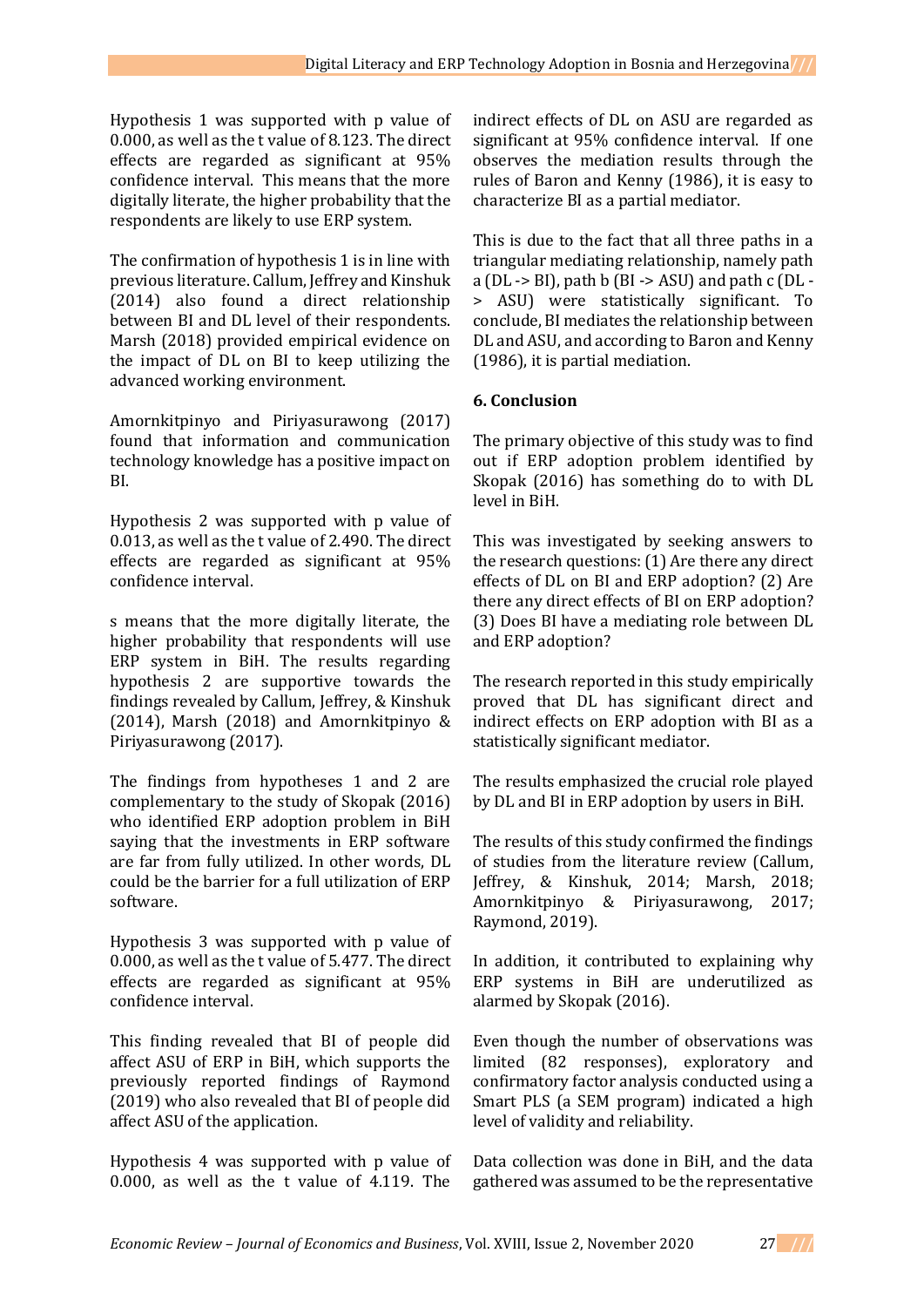for the entire population of BiH companies using ERP technologies.

This research provides supporting evidence to the already existing, yet modest literature on DL, BI and ASU.

The study provided a validation of scales to measure all the variables mentioned. This can be useful to practitioners to evaluate their DL, BI and ASU and to focus on areas for improvement.

The main theoretical contribution of this study is providing important evidence to relatively scarce literature investigating the effects of DL on ERP. There is hope that this study may serve as a stimulus for other researchers to address the topic and provide more opportunities for result benchmarking in future research.

Important practical contribution of this study for individual ERP users is the advice to work on their DL level so as to better utilize ERP system opportunities and maximize benefits.

On the other hand, the practical implication of this study for managers is to systematically support and encourage DL of their employees so as to improve implementation of their business strategies and support digital business transformation process.

The practical implication for all levels of government in BiH would be to initiate, develop and support DL-related projects for both individuals and legal entities, because in this way they contribute to digital business transformation process at the country level.

It is important to bear in mind that making conclusions based on data collected from 82 respondents could be treated as the limitation of the study. Future studies should consider larger samples. Another limitation of this study is poor basis for discussion.

More precisely, the lack of literature focused on the relationship between DL, BI and ASU of ERP systems forced the authors to compare the findings with the studies which were investigating hypothesized relationships for different technologies (such are ICT).

It is recommended to repeat the study at different times, and provide conclusions using data from a specific time period.

In addition, segmenting the sample according to size and providing specific studies of this type for small, medium and large companies would be another recommendation.

## **References**

- 1. Agency for Statistics of Bosnia and Herzegovina. (2016) *Cenzus of population, households and dwellings in Bosnia and Herzegovina.* Sarajevo: Agency for Statistics of Bosnia and Herzegovina.
- 2. Ajzen, I., & Fishbein, M. (1980). Understanding Attitudes and Predicting Social Behavior (2st ed.). Englewood Cliffs: Prentice-Hall.
- 3. Ali, I., van Groenendaal, W., & Weigand, H. (2020) Enterprise Resource Planning Systems Implementation and Firm Performance: An Empirical Study. *Journal of Information Systems Engineering and Management,* 5(1), 1-16. DOI: 10.29333/jisem/7822
- 4. AlMuhayfith , S., & Shaiti , H. (2020) The Impact of Enterprise Resource Planning on Business Performance: With the Discussion on Its Relationship with Open Innovation. *Journal of Open Innovation: Technology, Market and Complexity*. DOI: 10.3390/joitmc6030087
- 5. Amornkitpinyo, T., & Piriyasurawong, P. (2017) Causal Relationship Model of the Information and Communication Technology Skill Affect the Technology Acceptance Process in the 21st Century for Undergraduate Students. *iJET,* 10(1), 68- 71.
- 6. Baron, R. M., & Kenny, D. A. (1986) The Moderator-Mediator Variable Distinction in Social Psychological Research: Conceptual, Strategic and Statistical Considerations. *Journal of Personality and Social Psychology*, 51(6), 1173-1182.
- 7. Becker, J.-M., & Wetzels, M. (2012) Hierarchical Latent Variable Models in PLS-SEM: Guidelines for Using Reflective-Formative Type Models. *Long Range Planning,* 45*,* 359-394.
- 8. Callum, M., Jeffrey, L., & Kinshuk. (2014) Factors Impacting Teachers' Adoption.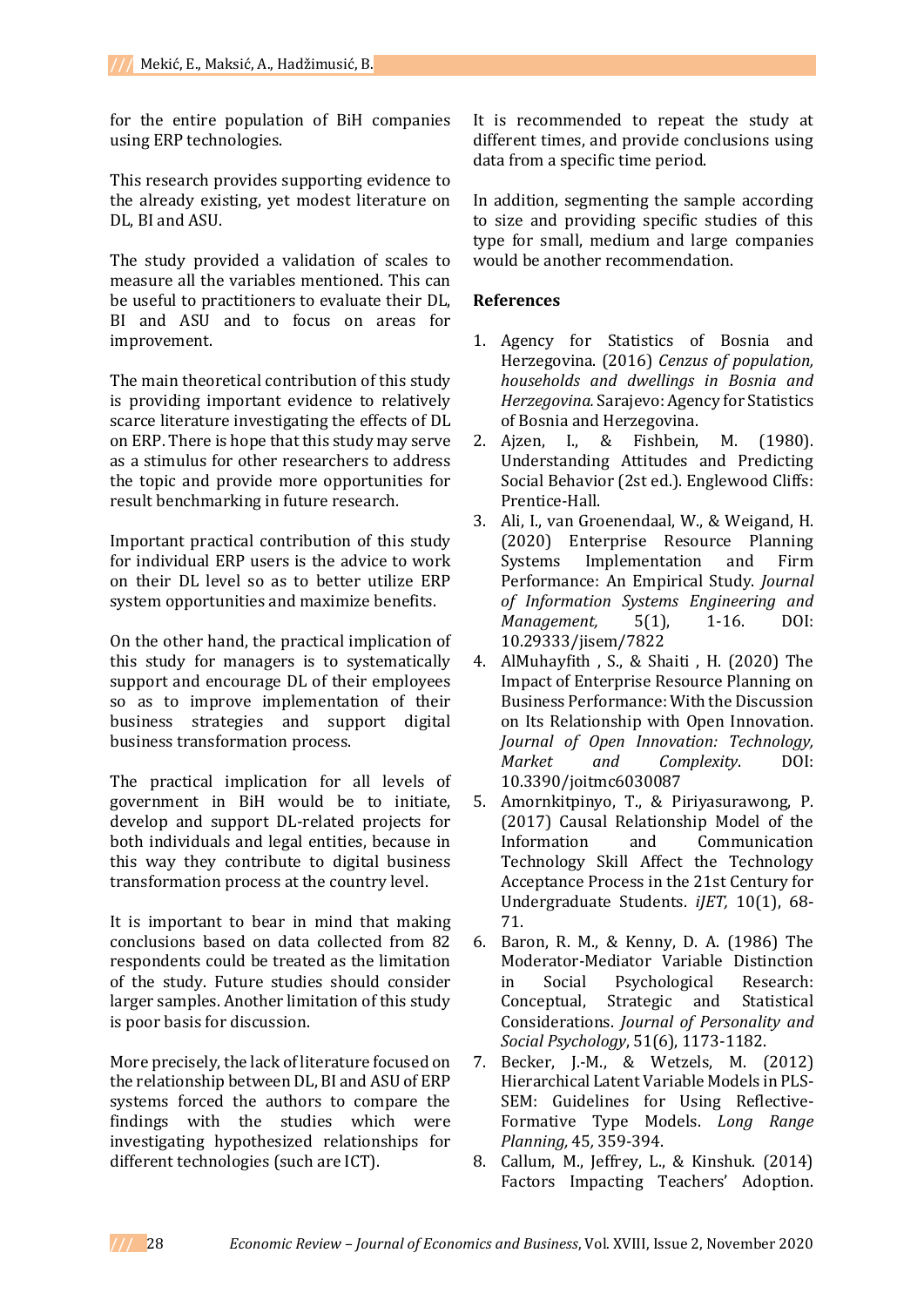*Journal of Information Technology Education: Research*. 13, 150-162.

- 9. Costa, C., Aparicio, M., & Raposo, J. (2020) Determinants of the management learning performance in ERP context. *Heliyon*. 6(4) DOI: 10.1016/j.heliyon.2020.e03689
- 10. Cronbach, L. J. (1951) Coefficient alpha and the internal structure of tests. Psychometric, 16(3), 297-334.
- 11. Cronbach, L., & Richard, J. (2004) My Current Thoughts on Coefficient Alpha and Successor Procedures. *Educational and Psychological Measurement, 64(3)*, 391- 418.
- 12. Davenport, T. H. (1998). Putting the Enterprise into the Enterprise system. *Harvard Business Review, From the Magazine*. July–August 1998, 121-131.
- 13. Fishbein, M., & Ajzen, I. (1975). *Belief, attitude, intention and behavior: An introduction to theory and research.* Addison-Wesley Publishing Company.
- 14. Fornell, C., & Larcker, D. (1981) Evaluating structural equation models with unobservable Variables and measurement error. *Journal of Marketing Research*, 18(1)*,*  39-50.
- 15. Hadidi, M., Al-Rashdan, M., Hadidi, S., & Soubhi, Y. (2020) Comparison between cloud ERP and traditional ERP. *Journal of Critical Reviews,* 7(3). 140-142.
- 16. Hair, J., Black, W., Babin, B., & Anderson, R. (2010) *Multivariate data analysis*. NJ, USA: Prentice-Hall, Inc. Upper Saddle River.
- 17. Hair, J., Sarstedt, M., Ringle, C., & Gudergan , S. (2017) *A Primer on Partial LeastSquares Structural Equation Modeling (PLS-SEM)* (2nd Ed.). Thousand Oaks: Sage.
- 18. Henseler, J., Dijkstra, T., Sarstedt, M., Ringle, C., Diamantopoulos, A., Straub, D., & Calantone, R. (2014) Common Beliefs and Reality About PLS: Comments on Ronkko and Evermann (2013) *Organizational Research Methods,* 17(2), 182-209.
- 19. IBM. (2019) *The enterprise guide to closing the skills gap: Strategies for building and maintaining a skilled workforce.* IBM Institute for Business Value. Retrieved from https://www.ibm. com/ downloads /cas/ EPYMNBJA (Accessed: October 15, 2020).
- 20. Jones-Kavalier, B. R., & Flannigan, S. L. (2006). Connecting the Digital Dots:

Literacy of 21 Century. *EDUCAUSE Quarterly,* 29(2), 8-10.

- 21. Katuu, S. (2020) Enterprise Resource Planning: Past, Present, and Future. *New Review of Information Networking*, 25(1), 37-46. DOI:10.1080/ 13614576.2020. 1742770
- 22. Liao, L., & Pope, J. W. (2008). Computer Literacy for Everyone. *CCSC: South Central Conference* (pp. 231-238). Consortium for Computing Sciences in Colleges.
- 23. Marsh, E. (2018) Understanding the Effect of Digital Literacy on Employees' Digital Workplace Continuance Intentions and Individual Performance. *International Journal of Digital Literacy and Digital Competence (IJDLDC)*, 9(2), 15-33.
- 24. Nakayima, J. K. (2011). *Perceived Usefulness, Perceived Ease of use, Behavioural Intention to Use and Actual system Usage in Centenary Bank.* Makerere University Institutional Repository. Retrieved from: http://hdl.handle.net /10570/2607 (Accessed: October 10, 2020).
- 25. Rodriguez-de-Dios, I., Igartua, J. J., & Gonzalez-Vazquez, A. (2016) Development and Validation of a Digital Literacy Scale for. *Proceedings of the Fourth International Conference on Technological Ecosystems for Enhancing*, 1067-1073.
- 26. Ross, J., & Vitale, M. R. (2000) The ERP revolution: surviving vs thriving. *Information Systems Frontiers*, 2, 233-240.
- 27. Sanchez, G. (2013) PLS Path Modeling with R. Berkeley: Trowchez Editions. Retrieved from http://www.gastonsanchez.com/PLS Path Modeling with R.pdf (Accessed: October 22, 2020).
- 28. Shulhan, F., & Sunardi Oetama, R. (2019) Analysis of Actual System Use from Bukareksa Mutual Fund Feature Using Technology Acceptance Model. *International Conference on Information Management and Technology (ICIMTech)* (pp. 1-7). Jakarta/Bali, Indonesia: BINUS University. DOI: ICIMTech.2019.8843752
- 29. Schmiedel, T., Brocke, J., & Recker, J. (2014) Development and validation of an instrument to measure organizational cultures' support of Business Process Management. *Information & Management*, 51(1), 43-56.